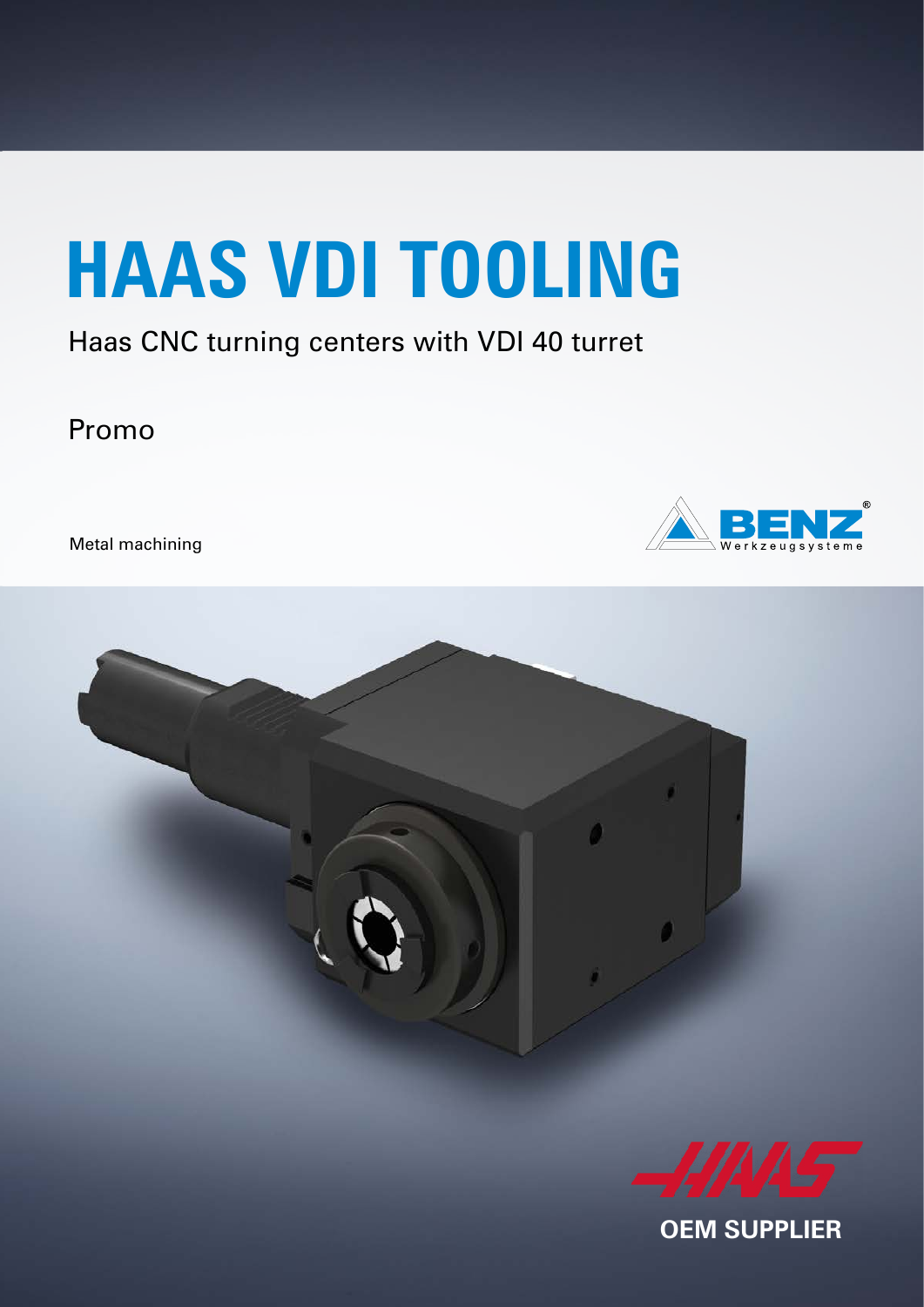## HAAS LIVE TOOLS VDI 40 + ADAPTER BENZ SOLIDFIX® - COLLET CHUCK

#### BUNDLES

| <b>SFT</b><br><b>Description</b>                         | BENZ Order No. |  |  |
|----------------------------------------------------------|----------------|--|--|
| <b>BENZ Solidfix®:</b>                                   |                |  |  |
| 1 x axial live tool (ext. coolant)<br><b>Bundle I</b>    | 114SET1040001  |  |  |
| 1 x ER32 collet chuck adapter                            |                |  |  |
| 1 x allen key                                            |                |  |  |
| <b>BENZ Solidfix<sup>®</sup>:</b>                        |                |  |  |
| 1 x radial live tool (ext. coolant)<br><b>Bundle II</b>  | 114SET1040002  |  |  |
| 1 x ER 32 collet chuck adapter                           |                |  |  |
| 1 x allen key                                            |                |  |  |
| <b>Collet chuck:</b>                                     |                |  |  |
| 2 x axial live tools (ext. coolant)<br><b>Bundle III</b> | 114SET1040003  |  |  |
| 2 x radial live tools (ext. coolant)                     |                |  |  |
| 1 x set of wrenches                                      |                |  |  |
| <b>BENZ Solidfix®:</b>                                   |                |  |  |
| 2 x axial live tools (ext. coolant)                      |                |  |  |
| <b>Bundle IV</b><br>2 x radial live tools (ext. coolant) | 114SET1040005  |  |  |
| 4 x ER 32 collet chuck adapter                           |                |  |  |
| 1 x allen key                                            |                |  |  |

### HAAS OEM TOOLS

| <b>SET</b>       | <b>Description</b>                                                                 | HAAS Order No.  | BENZ Order No.    |
|------------------|------------------------------------------------------------------------------------|-----------------|-------------------|
| Axial / straight | Collet chuck:<br>1 x axial live tool (ext. coolant)<br>1 x set of wrenches         | HLT-AHTH        | 114DA10441E6A-Z   |
| Radial / 90°     | <b>Collet chuck:</b><br>1 x radial live tool (ext. coolant)<br>1 x set of wrenches | <b>HLT-RHTH</b> | 114FAX10449E6AL-Z |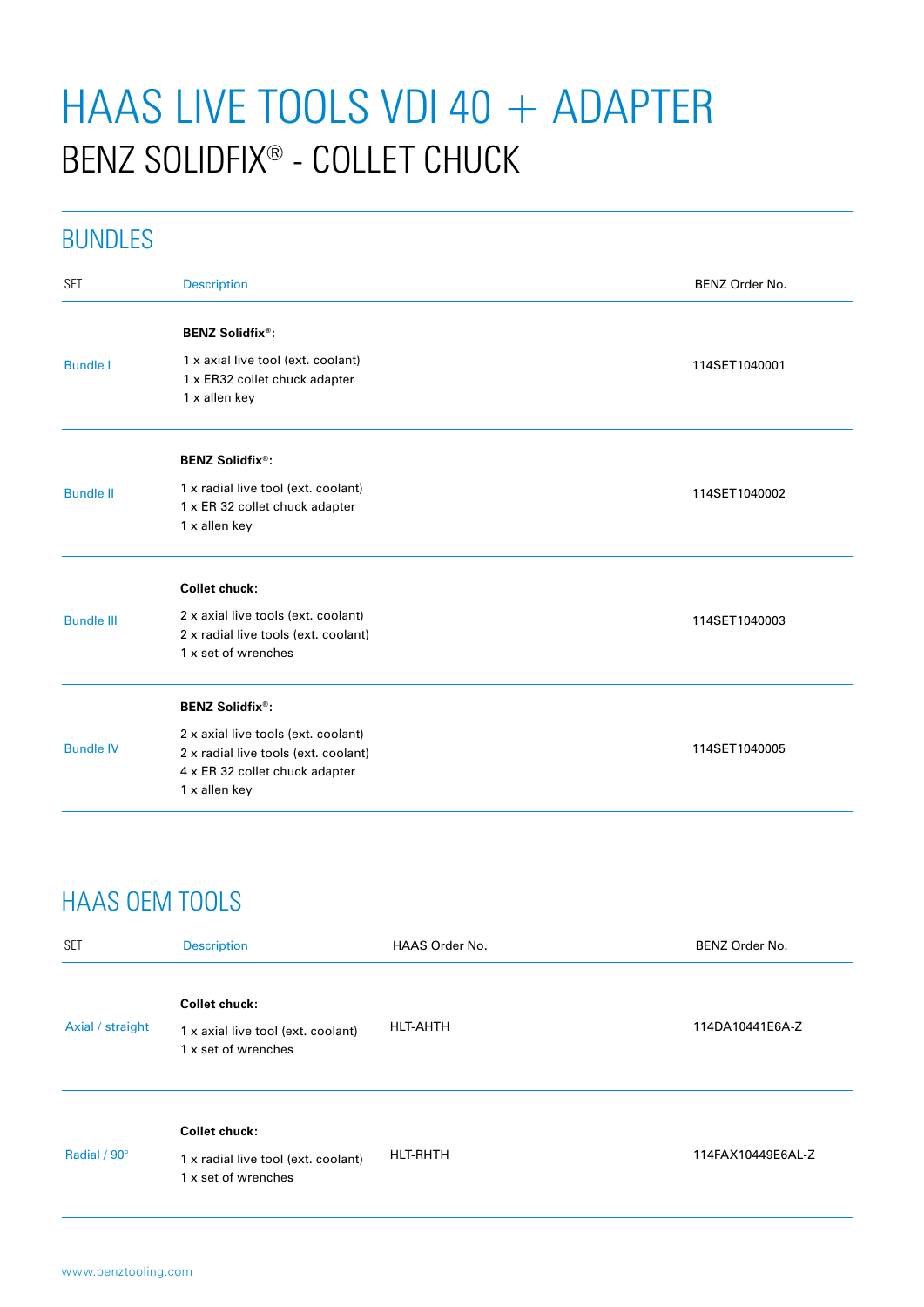#### HAAS LATHES

ST-10 | ST-10Y | ST-15 | ST-15Y | ST-20 | ST-20Y | ST-20SS | ST-20SSY | ST-25 | ST-25Y | ST-30 | ST-30Y | ST-30SS | ST-30SSY | ST-35 | ST-35Y | ST-40 | ST-40L | SL-20 | SL-30 | DS-30 | DS-30Y | DS-30SS | DS-30SSY



| <b>RADIAL</b>         |                                                 |              |              |                |                                                                | ⋖<br>$\, \underline{\mathrm{m}}$                | L2<br>L1<br>۰            |                      |            |            |                 |  |
|-----------------------|-------------------------------------------------|--------------|--------------|----------------|----------------------------------------------------------------|-------------------------------------------------|--------------------------|----------------------|------------|------------|-----------------|--|
| Output spindle        | Technical data<br><b>Size</b><br><b>Spindle</b> | $\mathbf{I}$ | EC           | $IC^*$         | $n_{1 max} / n_{2 max}$<br>$\left[\text{min}^{\cdot 1}\right]$ | $M_{1 \text{ max}} / M_{2 \text{ max}}$<br>[Nm] | $A_{\text{max}}$<br>[mm] | $\, {\bf B}$<br>[mm] | L1<br>[mm] | L2<br>[mm] | Order No.       |  |
| <b>BENZ Solidfix®</b> | S4                                              | 1:1          | $\checkmark$ | $\blacksquare$ | 6.000 / 6.000                                                  | 70/70                                           | 72                       | 50                   | 65         | 38         | 114FAX10449S4L  |  |
| <b>Collet chuck</b>   | <b>ER32</b>                                     | 1:1          | $\checkmark$ | ä,             | 6.000 / 6.000                                                  | 70/70                                           | 69,1                     | 50                   | 65         | 38         | 114FAX10449E6AL |  |

#### BENZ SOLIDFIX® - ADAPTER





|                                         | Technical data |              |             |          |      | 1 U L |             |
|-----------------------------------------|----------------|--------------|-------------|----------|------|-------|-------------|
|                                         | <b>Size</b>    | <b>Type</b>  | ØD          | Ød1      | Ød2  |       |             |
| Adapter                                 |                | $8^\circ$ ER | <i>Imml</i> | lmml     | lmml | lmml  | Order No.   |
| Collet chuck -<br>internal clamping nut | S <sub>4</sub> | ER32         | 63          | $2 - 20$ | 50   | 39    | 694.130E639 |

collet not included in delivery